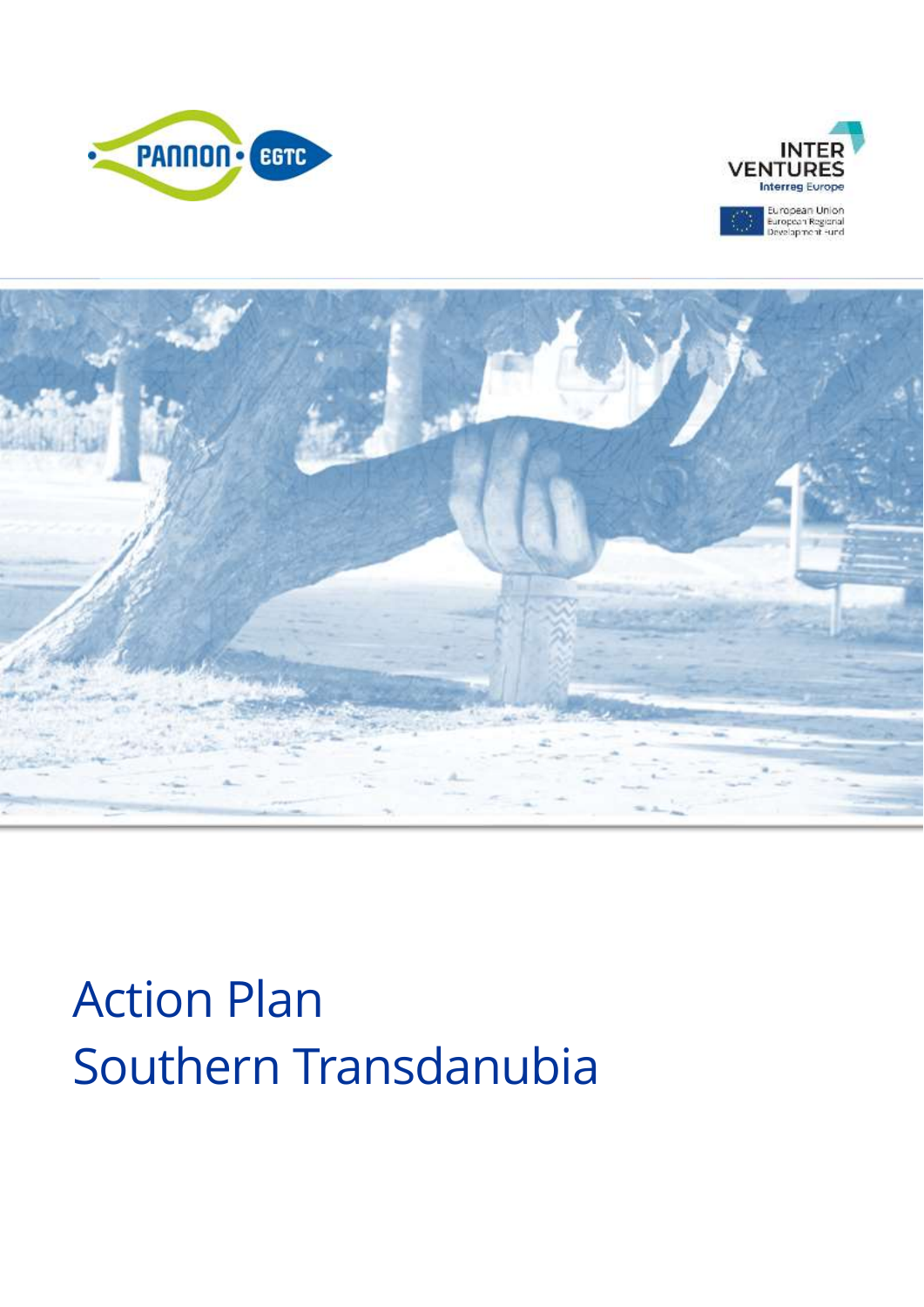## **Contents**

Charles Corporation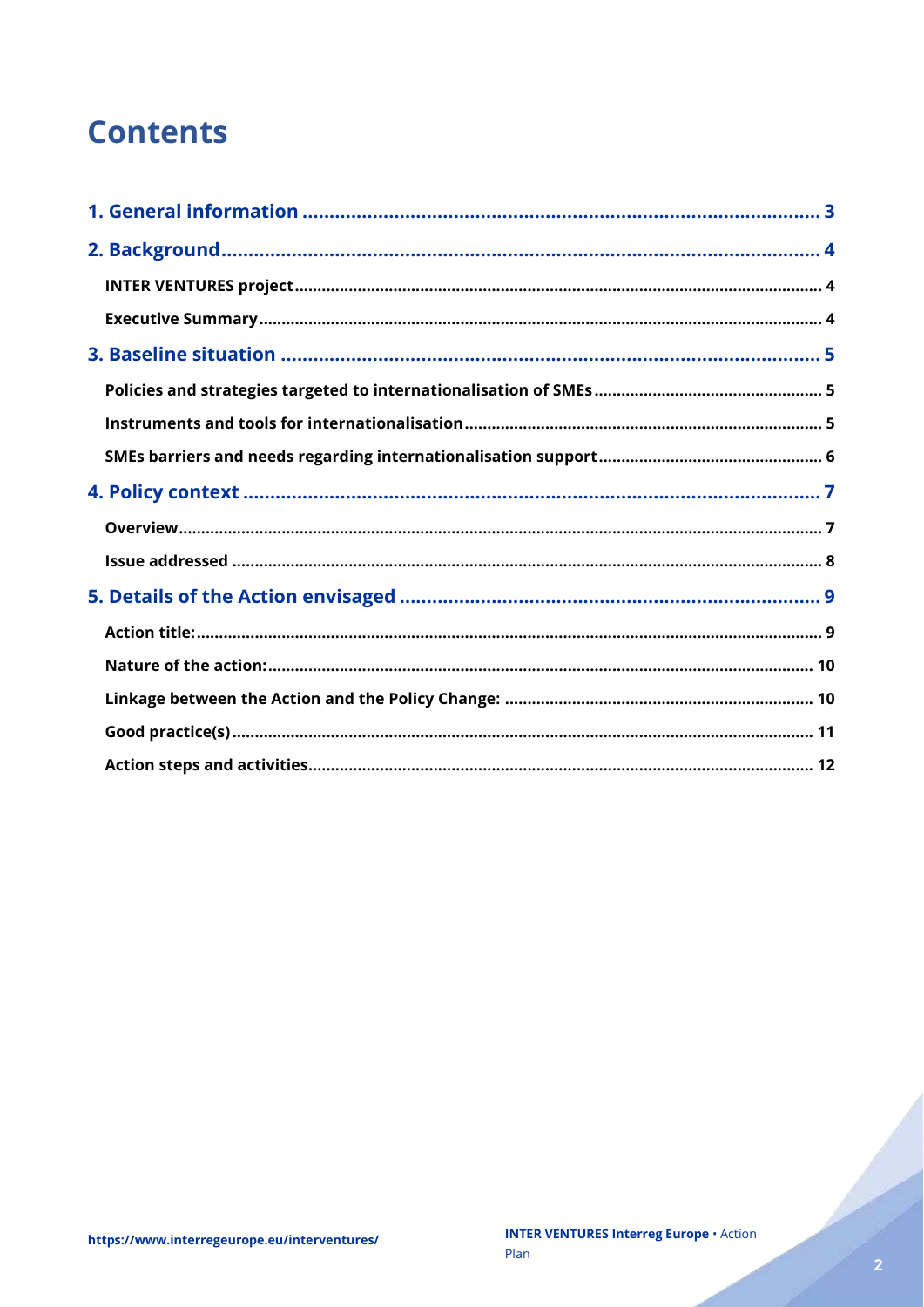## <span id="page-2-0"></span>**1. General information**

**Project:** Policies to promote the internationalisation of SMEs for more competitive regional ecosystems in border areas of the EU

**Partner organisation:** Pannon European Group of Territorial Cooperation

**Region:** Hungary, Southern Transdanubia

**NUTS2 region:** Southern Transdanubia

**Contact person:** Katalin Dudás Kószó

**Email address:** interventures@pannonegtc.eu

**Phone number:** +36 30 899 8812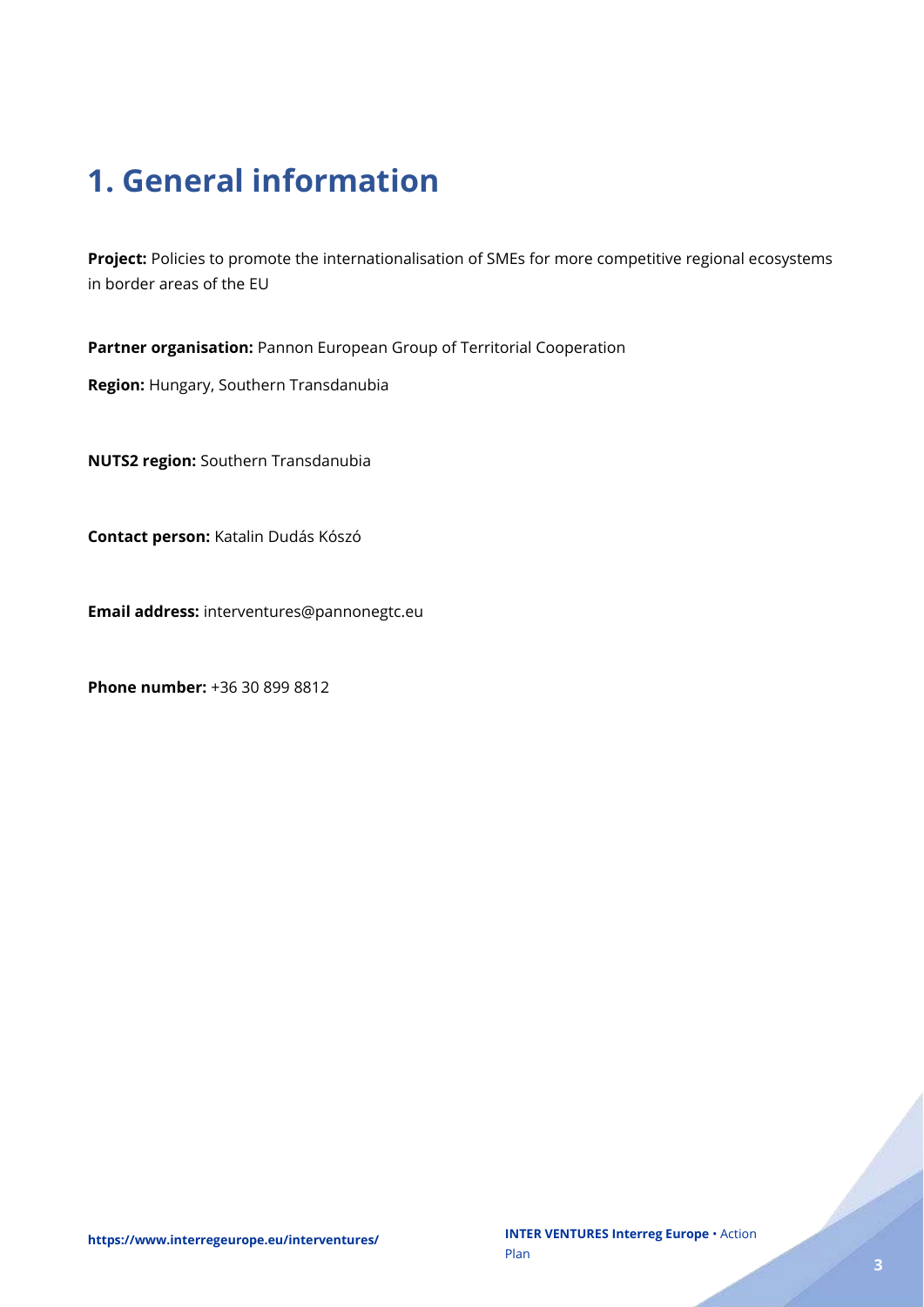## <span id="page-3-0"></span>**2. Background**

## <span id="page-3-1"></span>INTER VENTURES project

INTER VENTURES aims to help SMEs located along national borders to internationalise their activities. This will spur growth and make EU cross-border regions more competitive. The present Action Plan is prepared in the frame of INTER VENTURES project.

## <span id="page-3-2"></span>Executive Summary

Capacities of the SMEs at the cross-border HU-CR region for the internationalisation are limited by the shortages of

- competitive products of the SME,
- production capacities of the SMEs,
- adequately trained staff,
- proper knowledge on international market opportunities.

#### Main drivers are

- to reach new, more lucrative (more profitable) markets,
- to stabilize the operations to ensure further development by diversification of customers.

Needs of companies are diverse in terms of support for internationalisation. While the selected policy instrument – a scheme supporting the cooperation of Hungarian and Croatian SME's in the framework of a bilateral Interreg programme – operates effectively in terms of delivering its planned outputs, it does not encourage internationalisation beyond the bilateral cooperation. Even though a number of measures target helping internationalisation both in Hungary and Croatia, local SMEs are very often not capable of accessing them. Therefore, the Policy Instrument should:

- maintain the cooperative approach,
- become less bureaucratic and though easier to implement,
- be more focused on enhancing internationalisation of SMEs,
- be specific to the needs of the regions' diverse SME sector, and
- include monitoring and evaluation practices.

The proposed actions aim at the introduction of a regional scheme that supports internationalisation. This Action Plan is an extension of the current PI to respond to the needs of the less prepared SMEs with an internationalisation focus with a new component that provides support for SMEs' needs to extend their international activities. Inspiration for this action comes from two Good Practices introduced in the project INTER VENTURES: (i) the Xpande Programme of Burgos (ES) that provides support for drafting an individual Internationalisation Plan for the SMEs and then offers financial support (co-financing) for the implementation of the Internationalisation Process of the SME; and (ii) Adelante project of Podkarpackie Woiwodship (PL) that provides training and counselling support for SMEs active in the field of renewable energy.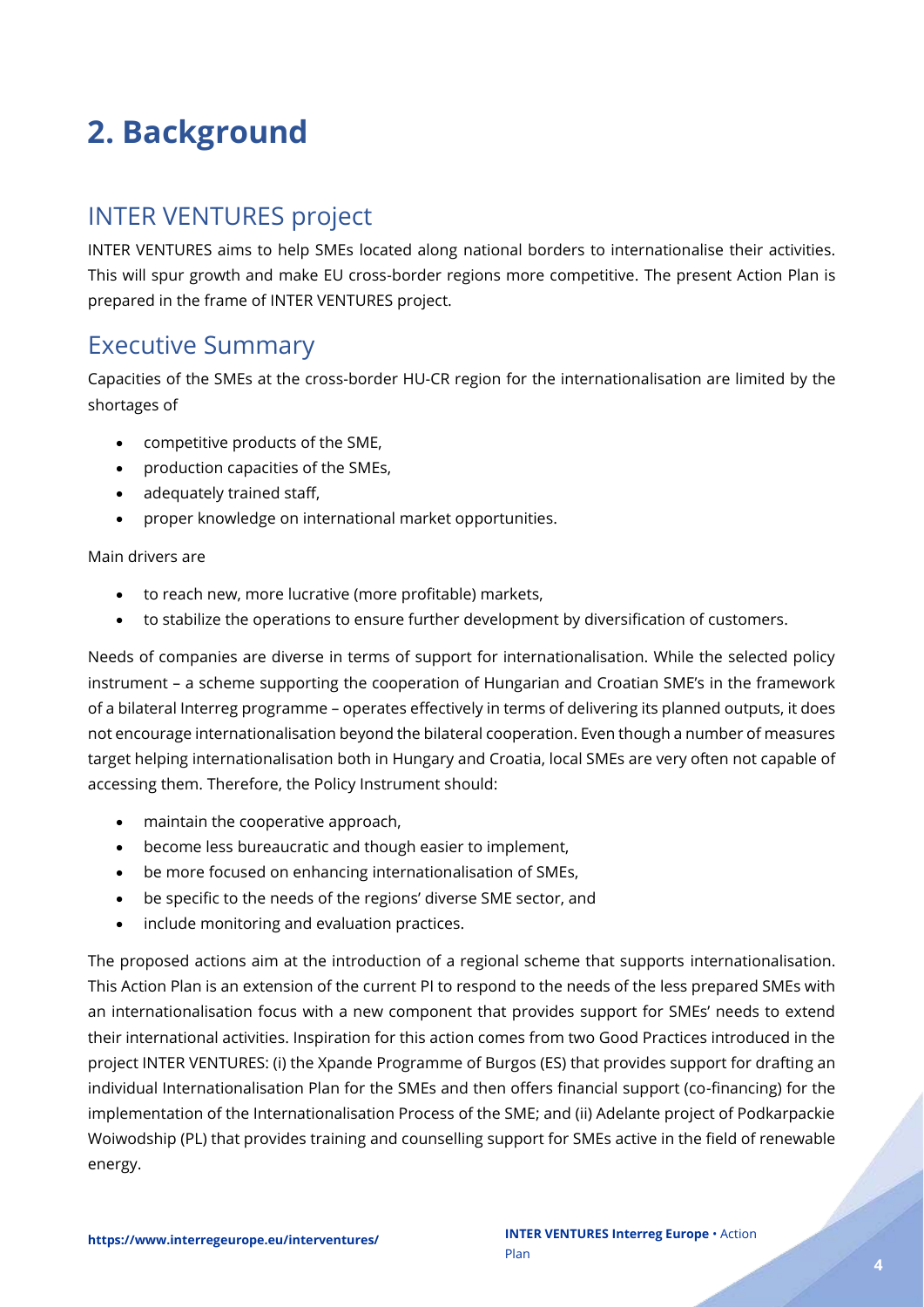Engagement of the Managing Authority in implementing the Action Plan is organised via joint workshops and meetings. Regional actors are institutions already having networks with the Pannon EGTC - their involvement takes place via local meetings and via the distribution of information material on the proposed amendment of the scheme.

Funding of the improved measures depends to a great extent on the eventual content of the EU-funded programmes in both countries. Programming and negotiations on the 2021-2028 programmes are ongoing, including the Interreg Cross-border cooperation programme between Hungary and Croatia.

## <span id="page-4-0"></span>**3. Baseline situation**

## <span id="page-4-1"></span>Policies and strategies targeted to internationalisation of SMEs

In Hungary, Strategy for Strengthening Hungarian Micro, Small and Medium-sized Enterprises (2019- 2030), aims at strengthening the value-creating capacity of a group of companies capable of growth and providing a predictable framework for the entire SME sector to operate. "Promoting the internationalisation of SMEs" is one of the 7 pillars of the Strategy. The relevant expected results of the strategy are:

- the SMEs with growth potential will find a foreign and domestic involvement in the international division of labour opportunities and thereby achieve the growth goals;
- the SMEs account for the volume of their sales revenue from domestic sales keeping them expanding their markets internationally, achieving their sales revenue a quarter from export sales;
- expanding the range of exporting micro, small and medium-sized enterprises.

In Croatia, Strategy for Development of Entrepreneurship in the Republic of Croatia 2013-2020, aims to increase the competitiveness of small and medium enterprises in Croatia by improving entrepreneurial skills, promoting entrepreneurship, facilitating access to finance and improving economic performance and the business environment.

Both Croatian and Hungarian counties of the EGTC's area do have development strategies with economic development components. However, internationalisation is not a focus of these strategies.

Strategies targeted to SME internationalisation are implemented via projects or programmes and do not contain continuous budgetary allocations. Rather, funding depends to a great extent on the content of the EU-funded programmes in both countries. Programming and negotiations on the 2021-2028 programmes are ongoing, including the Interreg Cross-border cooperation programme between Hungary and Croatia.

## <span id="page-4-2"></span>Instruments and tools for internationalisation

Both Hungary and Croatia are centralised states so that main stakeholders involved in SME internationalisation are mostly situated in the capital cities of the states. Sub-national entities - County

.<br>L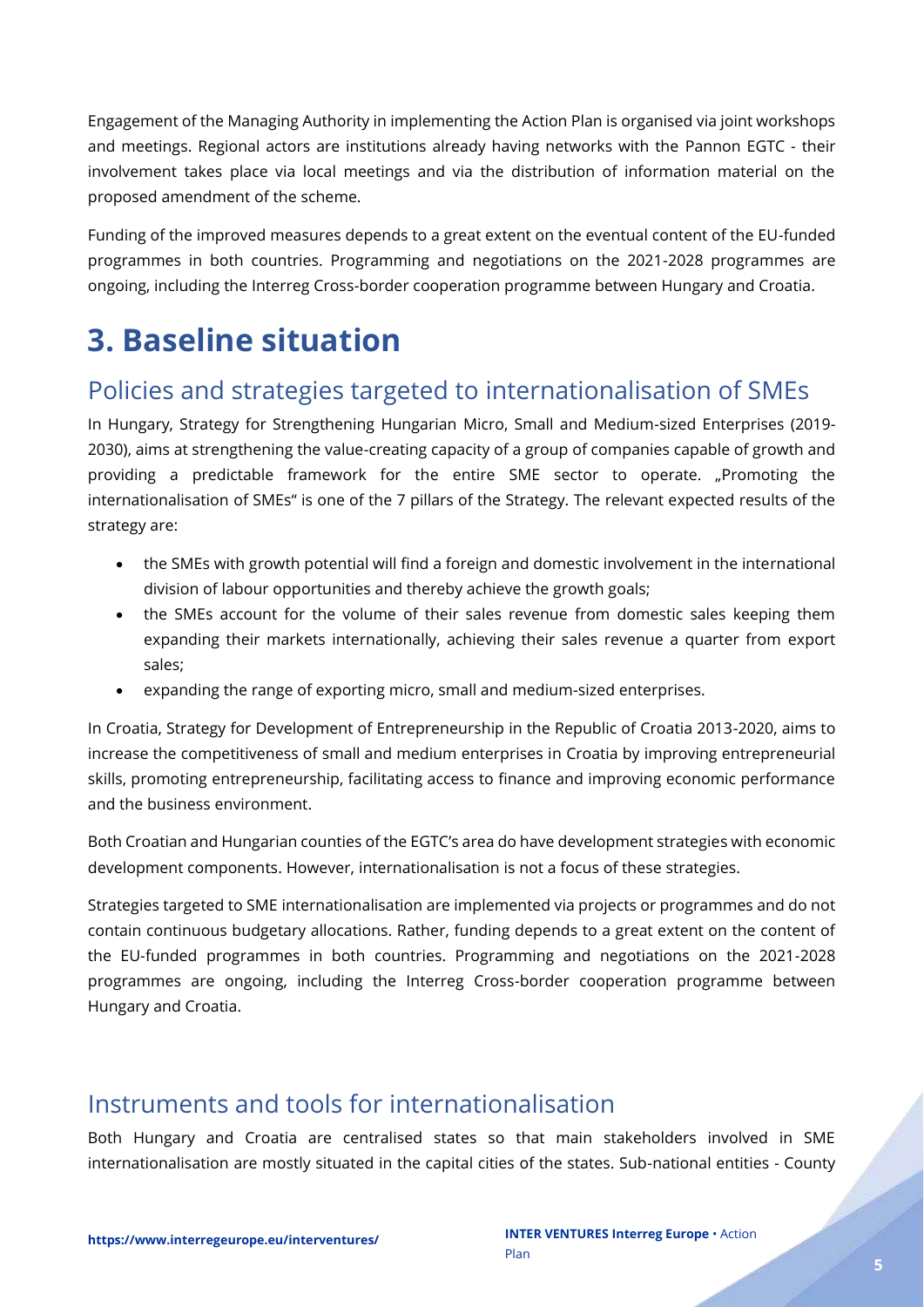Development Agencies in Croatia or Enterprise Development Agencies in Hungary - play an intermediary role in making some of the national schemes available for local SMEs.

Main directions of financial support available in the region are

- subsidized loans and guarantees for SMEs to grow and increase competitiveness, including smalland micro-loan schemes,
- pilot grant scheme to encourage cross-border cooperation of Croatian and Hungarian SME's,
- Venture Capital Funds for some innovative start-ups,
- grants and loans to capitalize on the results of research and development in business and encourage research and development of the business sector,
- loans and guarantees to encourage export in both countries and to increase outward investment of Hungarian companies, and
- grants for participation in international fairs or B2B meetings and for exploring foreign markets.

Main directions of non-financial support in the region are:

- business counselling, especially for SMEs by regional Chambers of Commerce in both countries, County Development Agencies (in Croatia) and Enterprise Development Agencies in Hungary,
- Pécs and Baranya county (Hungary) industrial development programmes that provide a coordinative framework for various regional economic actors (including SME's, local authorities and the University of Pécs) to encourage cooperation,
- promotion of FDI by national level institutions in both countries,
- promotion of Hungarian exports and investments by informative workshops and professional guidance by national institutions for Hungarian SMEs, and
- facilitating the introduction of products and providing support for cooperation with foreign partners by Croatian national institutions.

In Hungary, HEPA (Hungarian Export Promotion Agency) has been designated to run specific export promotion programme for SMEs at national level. However, outputs of this programme are yet hardly noticeable in the region.

## <span id="page-5-0"></span>SMEs barriers and needs regarding internationalisation support

Capacities of the SMEs of the region for the internationalisation are mostly limited by the interlinked shortages of

- competitive products of the SME's,
- production capacities,
- adequately trained staff, and
- proper knowledge on international market opportunities.
- Main Drivers, explored by the analysis, are
- to reach new, more lucrative (more profitable) markets, and
- to stabilize the operations to ensure further development by diversification of customers.

In the HU-HR cross-border region with strong peripheral characteristics and a high share of SMEs in the economic structure is of utmost importance to focus on enhancing the competitiveness and international

er (f. 1787).<br>Fødsler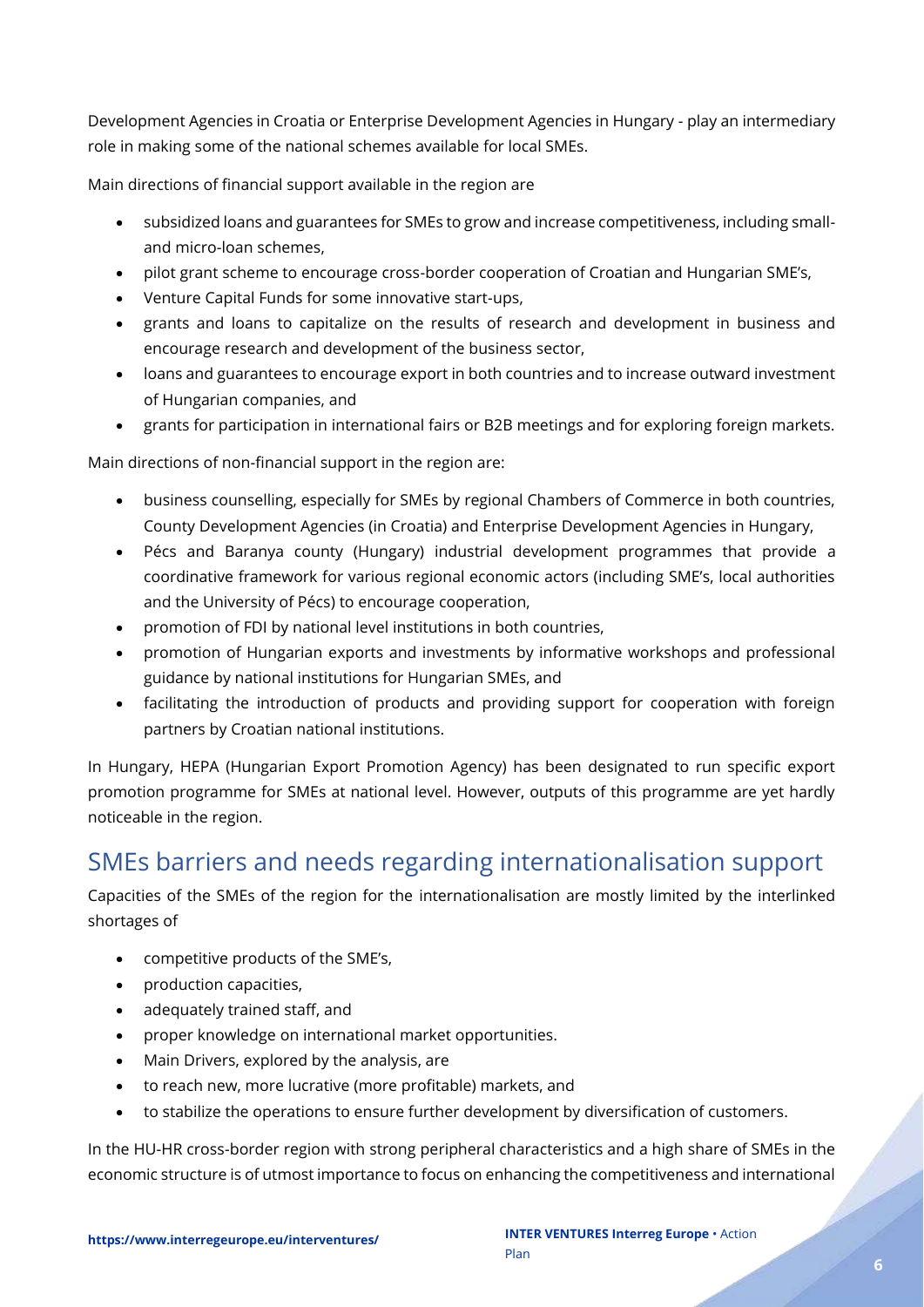activities of the SMEs. Croatian and Hungarian part of the EGTC's region shows similar characteristics in terms of problems and development potential of the SMEs so that a coordinated development does have an additional added value.

Needs of companies are diverse in terms of support for internationalisation. Besides the few companies exporting, other types of international activities, such as investment abroad or research and development cooperation, are hardly found. Awareness of SMEs about the conditions and benefits of a more international presence are also at a low level. However, intensity of the trade links between the Hungarian and Croatian companies is increasing.

The more fundamental factor behind the low level of performance on the international markets is the low level of competitiveness of the region's SMEs. A number of institutions and support schemes are in principle available to support both the competitiveness and the internationalisation of local firms. However,

- capacities of the institutions are weak so that they're often unable to help and encourage SMEs in participating in schemes, and
- selection priorities and criteria of nationally defined instruments are often not in line with the specific needs of the region's SMEs so that they often access these schemes.

## <span id="page-6-0"></span>**4. Policy context**

## <span id="page-6-1"></span>Overview

#### **The Action Plan aims to impact:**

- ☐ Investment for Growth and Jobs programme
- ☒ European Territorial Cooperation programme
- $\Box$  Other regional development policy instrument

#### **Name of the Policy Instrument:**

INTERREG Cross- Border Cooperation Programme Hungary Croatia 2021-2027

#### **Body responsible for addressed policy:**

Managing Authority, Ministry of Foreign Affairs and Trade/ Budapest, Hungary

Department for Cross-border Cooperation Programmes

#### **Influence of the partner organization over the targeted Policy Instrument**

The Pannon EGTC is not a part of the hierarchy of the territorial administration neither in Hungary, nor in Croatia. Also, both countries are centralised states, especially when funding is concerned. This way the direct influence of Pannon EGTC on the distribution of public funds and the selection of projects or funding schemes to be implemented is only informal and of advisory nature. However, a number of the members and stakeholders of the Pannon EGTC do have direct influence on these decisions, so that through them EGTC's initiatives can be promoted.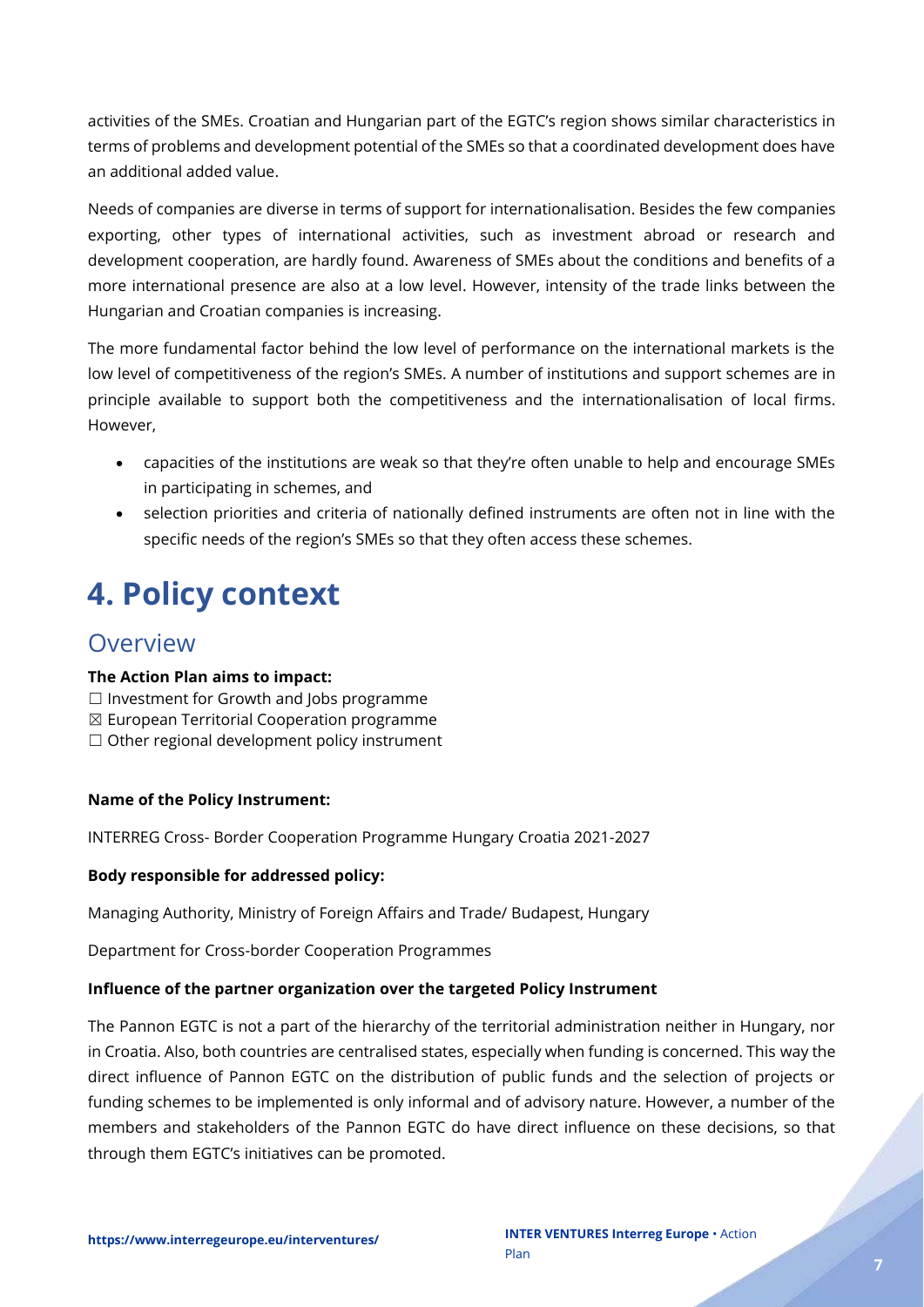Selected Policy Instrument is implemented by national level structure, the MA is the Hungarian Ministry of Foreign Affairs and Trade. As EGTC's regular activities are supervised and funded by the same Ministry, it provides an opportunity to channel EGTC's arguments into the Ministry's decision-preparation procedures. Programming decisions are typically influenced by a wide partnership with diverging interests and taken by the national authorities in both countries. Pannon EGTC can influence the programming process both by channeling relevant information from the region to the decision makers and delivering good practice identified e.g. in the project Inter Ventures and through its partners or members who are in the same time part of the formal territorial hierarchy in the two Member States. MA has already confirmed that it agrees with and will support the actions included in current Action Plan, while negotiations with local partners have started.

### <span id="page-7-0"></span>Issue addressed

#### **Evaluation of the current operation of the policy, functioning of the policy**

The Policy Instrument operates effectively in terms of delivering its planned outputs: a sufficient number of cooperating SMEs have reached the scheme; the development projects are of acceptable quality and the supported developments are in the phase of implementation so that available funds are expected to be fully used during the programme period.

In terms of impacts in a wider sense, no evaluation has taken place. However, an operational level (output-oriented) evaluation has taken place recently and some further activities with a broader scope might have been planned for 2021. Projects in general tend to demonstrate the benefits of the bilateral (HU-HR) cooperation well, although initiatives with real innovative content are much more uncommon than foreseen at the outset. Most criticism on the operation of the scheme relates to the overly bureaucratic and slow decision-making processes and lengthy periods of approval in the process of the management that make the implementation of the cooperation projects extremely difficult for the recipient SMEs. The scheme focuses exclusively on the bilateral cooperation between Hungarian and Croatian SMEs, so that its impact on the internationalisation of the SMEs is limited.

#### **Problem(s) with the Policy Instrument, problems to be targeted**

Analysis for about the national strategies of SME development and the views of the regional stakeholders agree that the region's economic performance depends to a great extent on the performance of the SME sector. Local and regional market is definitely not big enough to provide sufficiently strong demand to growing companies, so that the development of the SMEs' capabilities to go international should increase in parallel with their increasing productivity. Survey in the framework of the Regional Situation Analysis in INTER VENTURES revealed that besides the need to further support SMEs to develop their productive capacities, they need to be more aware of what benefits and requirements are associated with the operations on international markets. Survey also revealed that more experienced export-oriented SMEs can get access to existing national schemes that support their activities abroad, while specific assistance is needed for SMEs that are established already but are not yet aware of the benefits of internationalisation. Currently, SMEs need awareness-raising, assisted business planning and market research as well as human resources development to help their first initiatives to internationalisation. The PI, however, aims at supporting joint development actions of Hungarian and Croatian SMEs with no

e de de la partida de la partida de la partida de la partida de la partida de la partida de la partida de la p<br>La partida de la partida de la partida de la partida de la partida de la partida de la partida de la partida d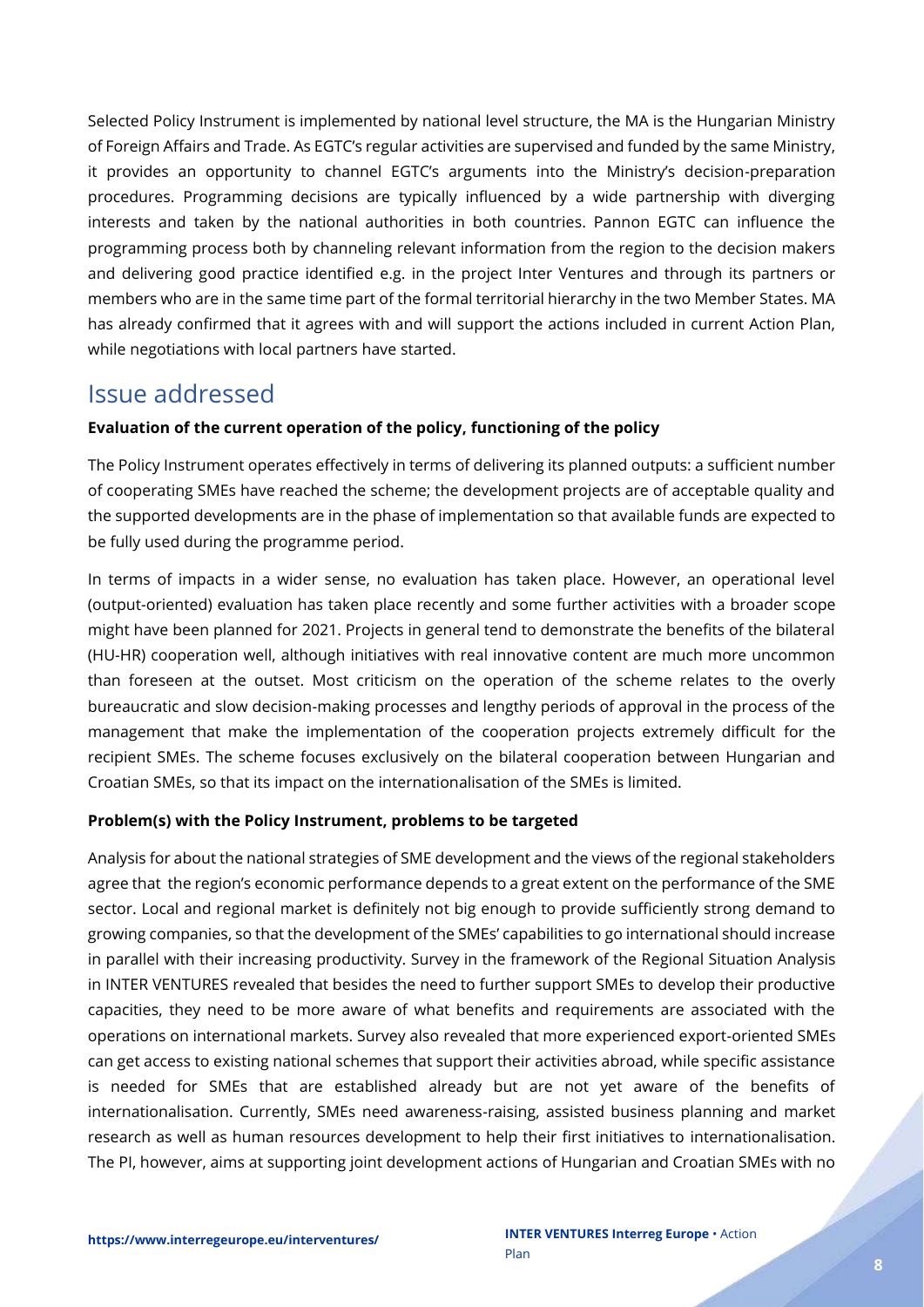possibilities to include other markets. Rather, the focus of the funding programme is more on enhancing the bilateral cooperation than promoting internationalisation; more on joint products and services than on awareness-raising and capacity building. While in principle a number of measures target helping internationalisation both in Hungary and Croatia, these schemes are managed at central level with very limited involvement of local actors. Also, local SMEs are very often not capable of accessing them. As a result, SMEs that might be successful internationally cannot get access to support that could provide assistance to overcome initial difficulties of internationalisation.

The Policy Instrument, on the basis of the experiences in implementation and the needs and practices identified by the project Inter Ventures, need to

- maintain the cooperative approach,
- be less burdensome in the implementation phase for the beneficiaries,
- be more focused on enhancing internationalisation of SMEs,
- be specific to the needs of the region's diverse SME sector, and
- include monitoring and evaluation practices

#### **Indicator(s) measuring the success of policy influencing**

| Self-defined indicator        | Number of SMEs applying for funding under the |  |  |  |  |
|-------------------------------|-----------------------------------------------|--|--|--|--|
|                               | amended scheme                                |  |  |  |  |
| Target value of the indicator | 20 in total                                   |  |  |  |  |
|                               |                                               |  |  |  |  |

#### **Description of the situation after the Policy Instrument is targeted**

We envisage that a new call will be elaborated and made available in the Hungary-Croatia Interreg CB cooperation programme 2021-2027 that supports Hungarian and Croatian SMEs in cooperation and in internationalisation. The amended scheme will be able to reach SMEs that are currently not capable and though not even aiming at extending their activities to international markets. These companies cannot get access to any assistance that currently could enhance their chances to go international. By addressing the needs of the SMEs for a better knowledge of their potential international markets, for more capable personnel and for better knowledge of the conditions and constraints of internationalisation in general, some of the current barriers to internationalisation could be abolished and the number of internationally active SMEs increased.

## <span id="page-8-0"></span>**5. Details of the Action envisaged**

## <span id="page-8-1"></span>Action title:

Extension of the cross-border "Beneficiary Light Grant Scheme"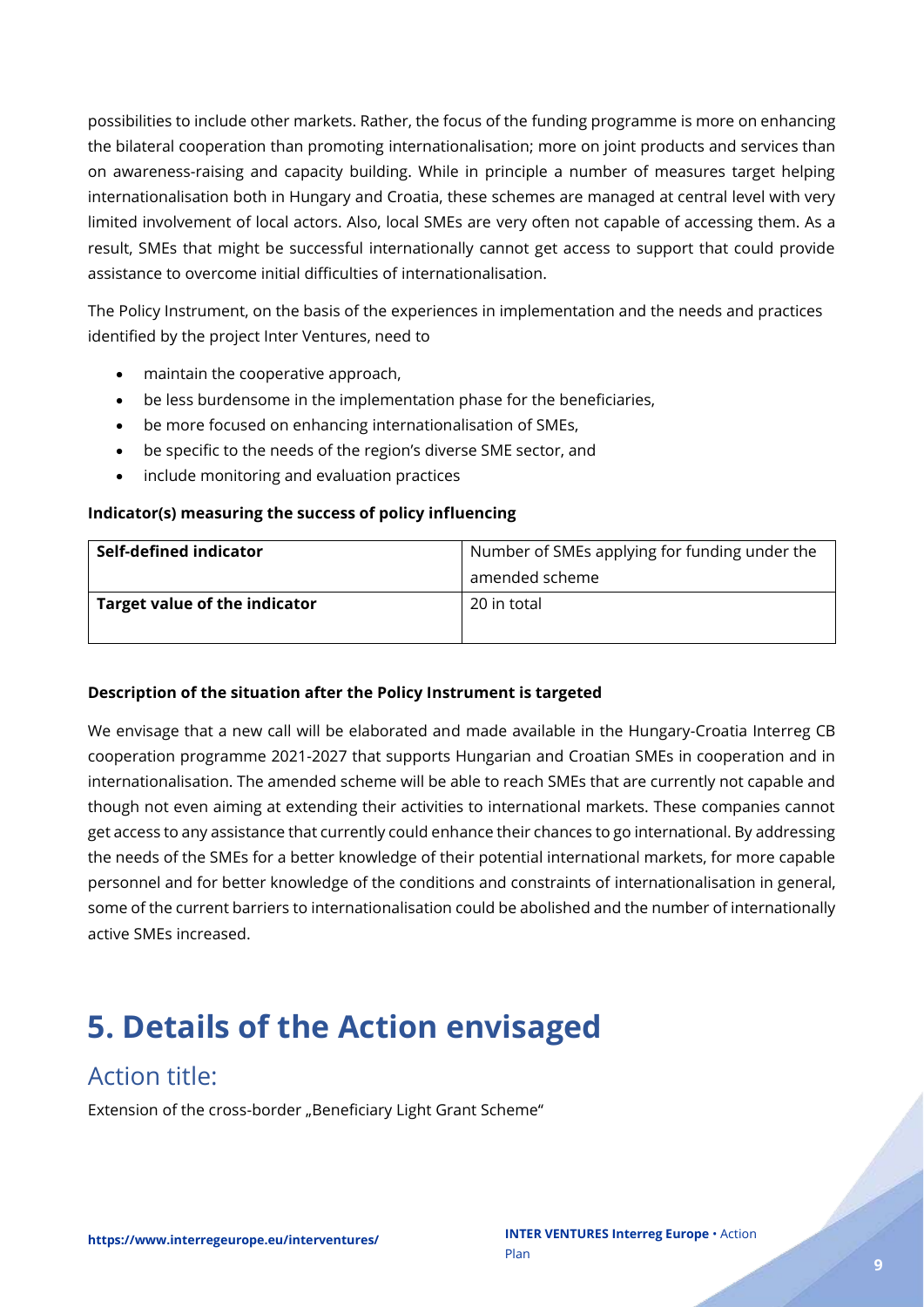## <span id="page-9-0"></span>Nature of the action:

The action aims at extending the current Beneficiary Light Grant Scheme to less prepared SMEs with an internationalisation focus. We recommend to expand the scope of the policy instrument by a new component that provides support for SMEs wishing to extend their international activities. Besides current practice of receiving grant-financing for extending their productive capacities of joint marketing, SMEs in an earlier phase of cooperation could apply for assistance to increase their capacities to become more active on international markets. Support could serve to prepare develop a "preparedness test" to assess the applicant SMEs (or consortium of cooperating SMEs) preparedness for internationalization, in accordance with its aspirations or goals, and then to draft a development plan on how to increase the preparedness to a level that makes it realistically possible to go international. Then, in a possible second round of application, the SMEs can get non-refundable funding grant to implement key element(s) of this internationalisation plan.

The main types of outputs of our planned actions will be recommendations about

- a set of selection criteria for the SME support scheme,
- actions and activities of the supporting (TA) component (probably a separate project) to the scheme, and
- tools that can be used to raise awareness of internationalisation for potential applicant SMEs.

These recommendations will be made on the basis of our experiences gained in the project Inter Ventures and the knowledge we collected in our network of regional stakeholders.

Action will include technical negotiations with HEPA (Hungarian Export Promotion Agency) to channel their experiences to the planned actions and to avoid potential overlaps between the amended support scheme and the projects managed or planned by HEPA.

## <span id="page-9-1"></span>Linkage between the Action and the Policy Change:

We consider this action as a policy change in the form of a change in the strategic focus of the policy instrument. Focus of the Policy Instrument becomes wider: besides supporting bilateral HU-HR cooperation, it will provide focused assistance for SMEs in preparing for and making their first steps in internationalisation in line with a set of selection criteria (to be defined in the process of elaboration) that addresses the specific needs of the region's diverse SME sector. Selection criteria and supported activities will be defined in accordance with the results of the analysis (highlighting the needs of the SMEs for awareness and knowledge) and the practices learnt in Inter Ventures. New activities will be outlined that are expected to increase awareness, knowledge and capabilities of the SMEs to go international. By aiming to develop a scheme for SMEs preparing for internationalisation, the action is expected to contribute to increase the number of SMEs in the region which are engaged in international activities. The Action therefore is clearly in line with national level policy objectives of SME development. The planned regional approach to selection criteria and delivery mechanism will increase the accessibility and effectiveness of the scheme.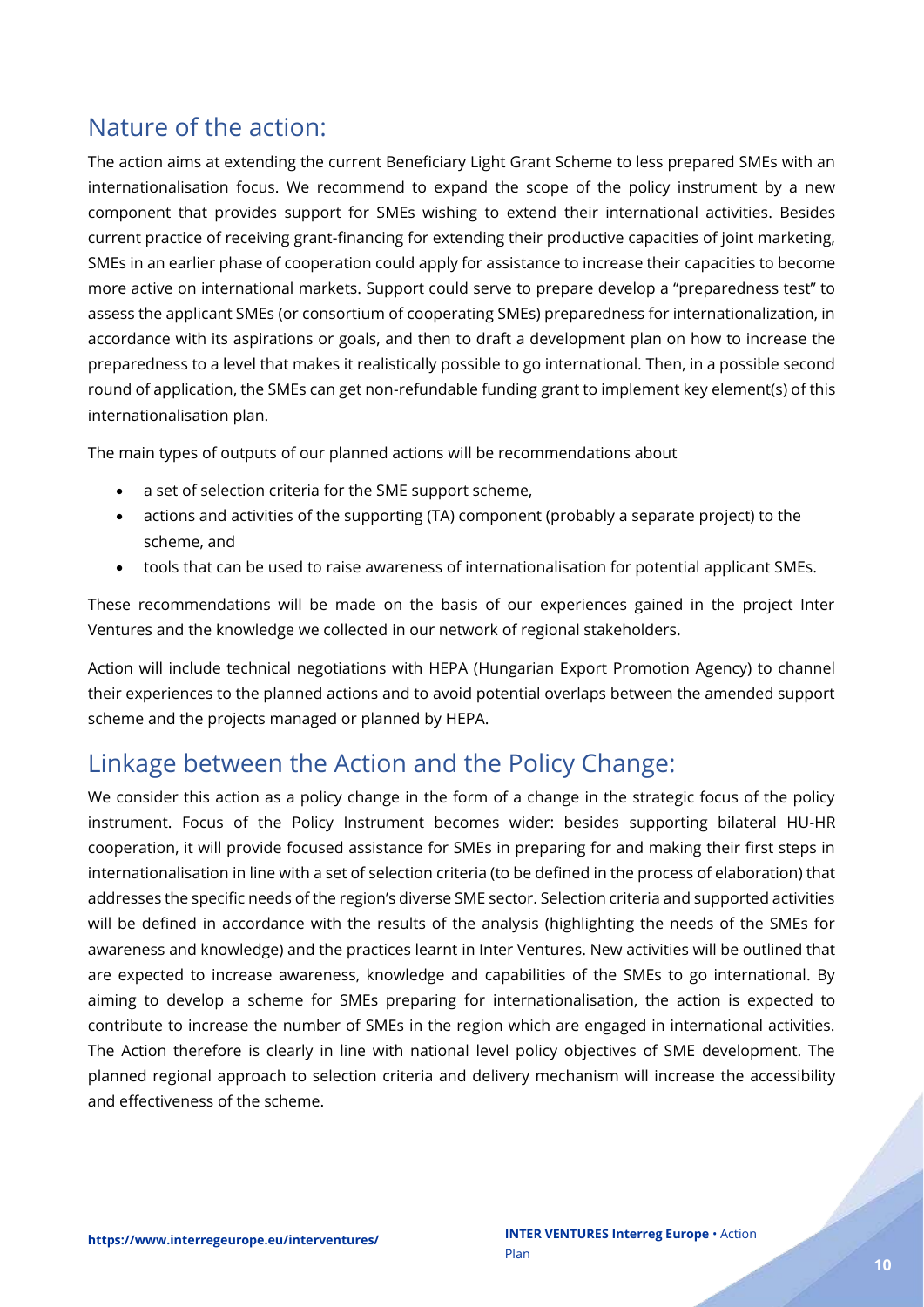## <span id="page-10-0"></span>Good practice(s)

#### **Interregional exchange of experience**

Inspiration for this action comes from two good practices introduced in the project Inter Ventures:

1. Xpande Programme (ESSP) was chosen mostly due to its two stages' approach to the SME development and the similar development context, and also because of it targeted rural areas; and

2. Project Adelante (PL) was chosen mostly due to its sectoral focus that could enhance the visibility of the support scheme in areas where not all sectors are ready for a more international presence.

The "Xpande" Programme has been implemented as a collaborative agreement between the Chamber of Commerce of Burgos and the local public authority as co-financer. Recipients of the assistance implement their projects in two stages:

Stage I: Support is provided for drafting an individual Internationalisation Plan

Stage II: Financial support (co-financing) is provided for the implementation of the SME Internationalisation Process

The programme operates in a rural and rather peripheric area of Spain, very similar to the development context of the region of Pannon EGTC. The project Xpande programme effectively addresses the need for local SMEs to get informed about the costs and benefits of internationalisation and for a reliable assessment on their realistic chances and opportunities on their potential international markets. Emphasis in the first part of the supported projects under this programme is on helping to prepare the SMEs for internationalisation (including drafting a realistic development plan). On this basis, investments necessary for internationalisation can be identified and could form a basis for further support.

Project "Adelante" provides training and counselling support for SMEs active in the field of renewable energy. It provides counselling for SMEs together with the pilot implementation of adopted solutions and trainings for managerial personnel and employees of SMEs (in the field of strategic management of renewable energy sources, internationalisation of export consortia, branding, packaging and marketing).

#### **Transferred elements**

Xpande provides a working example of a two-step process that helps to prepare SMEs by offering a combination of drafting the individual (company-specific) plan and its implementation with experts' professional support and funding. The two-step process seemed to be a very suitable instrument to target problems like low level of international linkages of the local SMEs and their weakness regarding skills and knowledge in international trade.

Usefulness of "Adelante" lies mostly in its targeted approach, demonstrating that more prepared or more promising sectors could be selected for support for better or more visible results. Pannon EGTC's area has a great potential for renewable sources, expertise needed to exploit this potential is partially present but not spread enough among potential main actors in the region. Target groups are basically similar to the ones of the GP: local SMEs that have a business in the exploitation of renewable energy-sources. A number of companies – advisory firms, system's producers, operating and engineering firms – exist in

Z L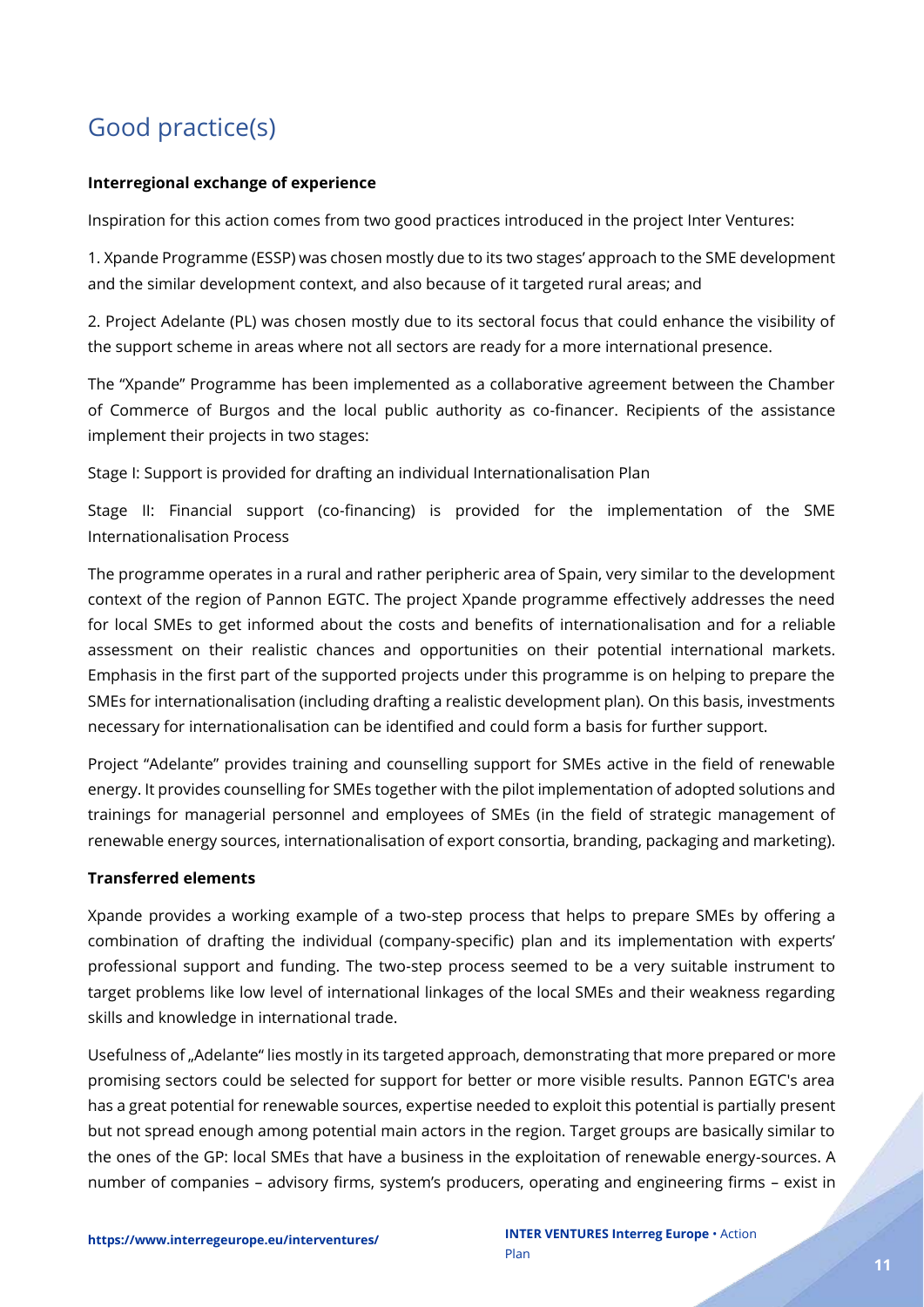the Pannon EGTC's region. Research on the topic has been conducted at various universities of the region, including Croatian ones. Stakeholders, however, have not systematically been mapped or registered yet. Based on the previous, the first action in the Action Plan will be the conduction of a regional survey to sharpen sectoral focus.

#### **Stakeholders involved**

The most important stakeholder is the MA for the Hungary-Croatia Cross-border Interreg programme, as the 2021-2027 Cross-border programme is the potential provider of funding. MA has the ultimate responsibility for the programme. However, the programme's strategy reflects the expectations of various local and national stakeholders forming the Hungary-Croatia Programming Committee (PC). Thus, responsibility for the proposed action lies with the MA once it is incorporated in the programme, while being part of the programme needs the approval of the said Programming Committee. Some important local partners of Pannon EGTC are represented in this committee. These partners - the three Hungarian county level enterprise foundations, the University of Pécs, and the Chambers of Commerce and Trade on the Hungarian side and the County Development Agencies on the Croatian side – are involved and can be involved in the delivery of the assistance (e.g. in advisory role or as providers of assistance to SMEs in the application and implementation process). Success of the proposed action depends therefore on how effectively we can influence the programming and the MA and whether our initiatives are supported by our regional partners. Pannon EGTC has regular meetings with the MA. Information on the development of the Action Plan, its background and feedback based on the regional consultation process is provided by the EGTC on these events, whereas status of programming is updated and reflections to the EGTC's initiative are given by the MA staff. Involvement of the regional partners – including the members of the Hungary-Croatia Programming Committee – takes place by producing and distributing short description of the concept of the proposed change of focus of the PI and organisation of briefings and online workshop with the participation of their key staff members. Timing of the activities follows the timing of the process of programming. However, information events are planned on a monthly basis.

| <b>Cost of the action:</b> | Costs of expert's work (experts' fees, wages and |  |  |  |
|----------------------------|--------------------------------------------------|--|--|--|
|                            | wage-based contributions) and the costs of       |  |  |  |
|                            | related events (organisation and                 |  |  |  |
|                            | implementation) are considered totaling to EUR   |  |  |  |
|                            | 44,500.                                          |  |  |  |
| <b>Resources:</b>          | Own resources of the EGTC, including yearly      |  |  |  |
|                            | contribution of the Ministry of Foreign Affairs  |  |  |  |
|                            | and Trade. The latter expects to cover the costs |  |  |  |
|                            | of associated events                             |  |  |  |

### <span id="page-11-0"></span>Action steps and activities

| <b>Action steps</b> | <b>Responsibility</b> | <b>Timeline</b> | <b>Estimated cost of</b> |
|---------------------|-----------------------|-----------------|--------------------------|
| (what will be done) |                       |                 | the action step          |